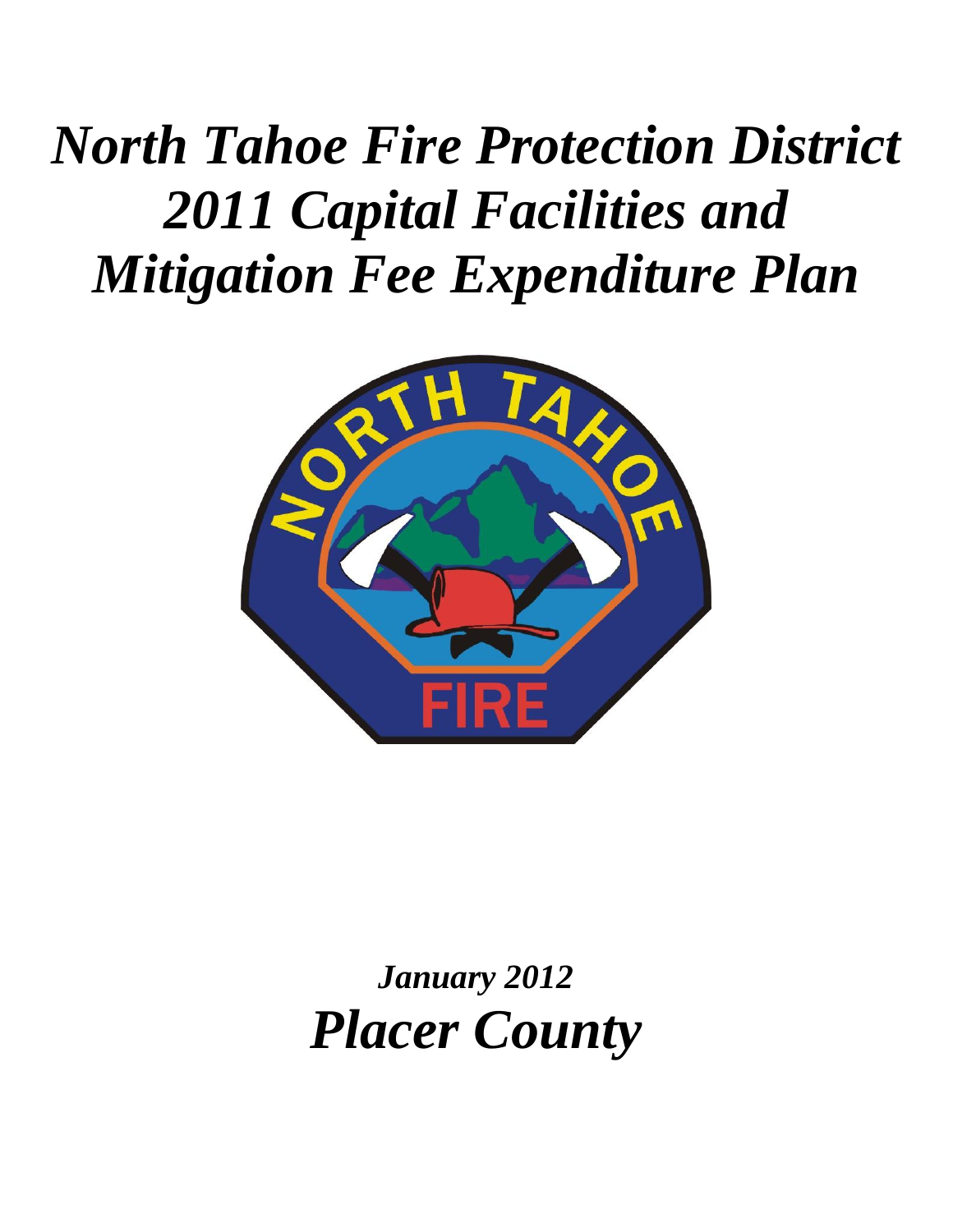### *Summary of the Mitigation Process*

For several years the County of Placer has undergone sustained growth. In spite of rigid controls from the Tahoe Regional Planning Agency (TRPA) and the state of the economy, slow growth has continued in the Lake Tahoe basin. This increase in protection inventory and service population has served to spread existing assets of public agencies over a substantially larger service base. The North Tahoe Fire Protection District has experienced an increase in the amount of building inventory to protect. This development has contributed to an increase in fire protection inventory, requiring a commensurate increase in firefighting infrastructure.

North Tahoe Fire Protection District is faced with growing capital improvement needs that exceed property tax increments. With the advent of Proposition 218, special tax or assessments are no longer valid revenue sources to keep pace with growth, new service and infrastructure demands. The North Tahoe Fire Protection District is utilizing a proactive approach to continue an existing level of service and to meet the future needs of the District.

Historical data about staffing and inventory has been gathered to develop estimates of adequate staffing levels and capital inventory. This information has been used to develop a fair and equitable mitigation fund equation. The total impact is analyzed by correlation between community growth and the increased need for fire prevention and protection services. The ultimate purpose of the mitigation fees is to provide a continuing level of service rather than a remedy for past development and to hopefully arrest the degradation of service levels.

In 1986 Assembly Member Cortese recognized the need for concise legislation concerning mitigation. AB 1600 is the result of hearings. Through delay, the effective date of AB1600 was January 1, 1989. AB1600 enacted Government Code Sections 66000-66003. This in effect requires local agencies imposing mitigation fees to specify the public improvement, segregate the monies collected in special accounts, re-examine the necessity for the expanded balance after 5 years, and refund the balance with accrued interest. In addition, local agencies imposing the fee for defined facility and improvements would be authorized to adopt and annually review a specified capital facilities plan.

AB 1600 required the North Tahoe Fire Protection District to go through an established process to enact a reasonable relationship between a development fee and the specified improvement that it will be used for. In simple terms, the North Tahoe Fire Protection District cannot arbitrarily charge a mitigation fee without first showing the relationship between impact of development and the fee being charged. Through a thorough analysis in 2000 this process was met. In 2007 another thorough analysis was conducted that established and confirmed the relationship between the impact of development and the fee being charged.

The final hurdle was the actual levy of fees. The California Attorney General issued the opinion that Special Districts cannot levy mitigation fees. However, the California Constitution allows Counties and Cities to levy mitigation fees. Through this process and by Resolution, Placer County has allowed the North Tahoe Fire Protection District to realize mitigation revenues. Currently the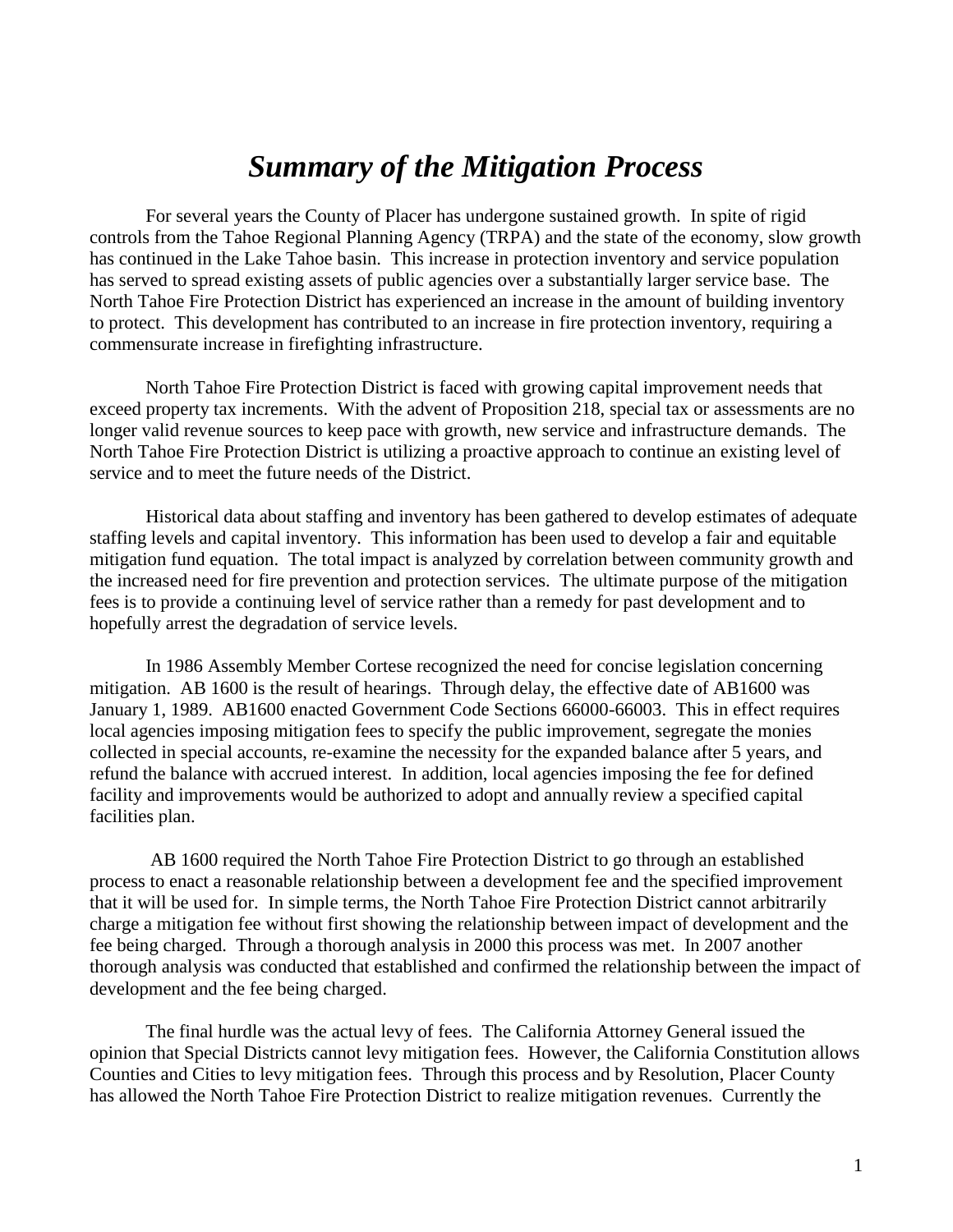North Tahoe Fire Protection District collects mitigation fees within the Fire Protection District boundaries. The content of this report will outline the spending plan for those fees collected up to and including the fiscal year 2011/2012, an inventory of the fees collected to this point and a proposal for a mitigation fee adjustment based on a generally accepted inflationary adjustment.

## *Relationship Between Growth and Capital – Facilities Plan*

North Tahoe Fire Protection District continues to experience growth in fire inventory, as well as population, this trend is expected to continue for years to come. This development has contributed to an increase in calls for service and increased fire potential.

The recent trend of expanding small mountain cabins to expansive resort homes is creating larger homes with larger population potential. Many of these homes are vacation rentals, which carry increased risks with transient guests unfamiliar with the unusual fire and safety risks of forested and heavy snow areas. As the demand for fire and Emergency Medical Services capability increases through infill construction and "teardown" remodels, the ability to transport personnel and apparatus will degrade proportionally. The major arterial routes are critically congested and the projected increase in residents and visitors will only worsen the problem. The only plausible mitigation strategy is to maintain, upgrade or relocate staffed fire stations where response is timely, and to maintain enough redundancy in apparatus and equipment to act autonomously until assistance can arrive.

The continued growth will impact the District's ability to maintain the same level of service. The impact of this growth affects three aspects of the organization: (1) Personnel required (2) Fire Stations (3) Apparatus. Capital Mitigation fees may be used for specific items as clearly stated in AB 1600. Personnel cannot be funded with these fees. Development of fire stations and purchase of apparatus is allowed. North Tahoe Fire Protection District uses a systems approach to deliver services across the District. Each Station supports one another and apparatus are truly a system wide resource and all apparatus are available to all portions of the District. Thus it is appropriate that mitigation fees collected from one particular project or geographic area be used to support apparatus or facilities in another.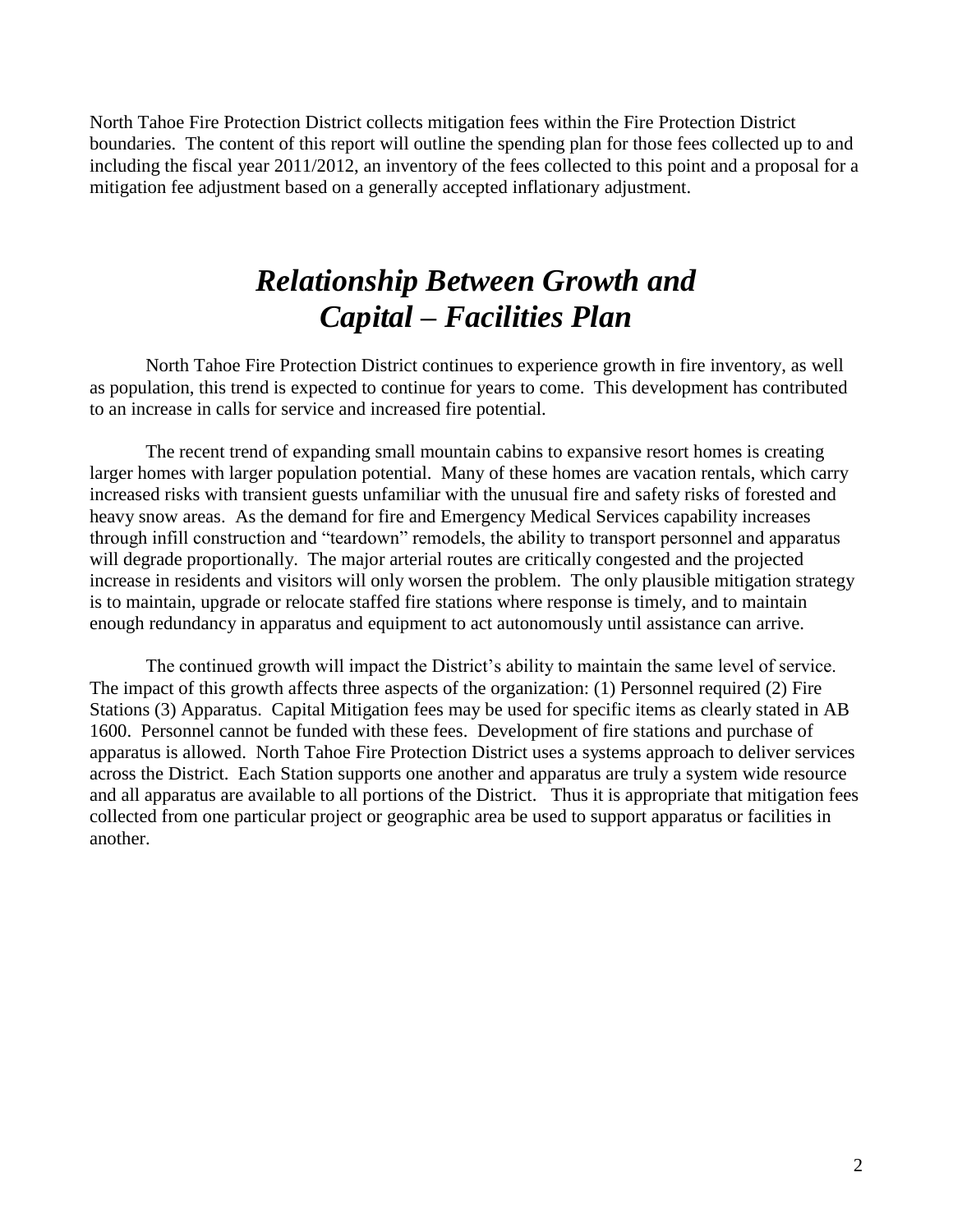## *Ongoing Inflation Adjustment*

Mitigation fees are adjusted annually to accommodate the impact of development (growth) on fire protection services within the District. The District adjusts mitigation fees based on the percent change in construction costs as defined in the Construction Cost Index (CCI) published by the *Engineering News-Record.* The need for the District to adjust mitigation fees annually was approved by the Placer County Board of Supervisors, and recommended in the Fire Facilities Mitigation Fee Study that established the fee in May 2007.

## *Proposed FY 2011/2012 Mitigation Fee Rate adjustment based on the generally accepted Construction Cost Index for the period November 2010 thru November 2011*

Fixed rate pricing structures are unable to keep pace with increasing costs of facilities, vehicles, and general fire protection infrastructure requirements. Thus consistent with the spirit of the enabling legislation it is the intent of North Tahoe Fire Protection District to continue the previously approved annual inflationary index mitigation fee adjustment. The adjustment is based on the Construction Cost Index published by the *Engineering News-Record*. The CCI rate of change for the period November 2010 thru November 2011 was 2.5%.

With actual costs in place for the new fire station, the District has updated the capital expenses of station construction in Table 7 of the prior study which were based on estimates only. The costs were also updated for the Homewood Fire Station based on a study performed by the Gary Davis Group. Having the new information in place, the District retained the Goodwin Consulting Group to prepare an addendum to the original study that would update the fee structure. The updated rate incorporates the CCI adjustments though November 2010.

The below chart outlines the existing and proposed rate structure for the mitigation fee schedule.

#### FEE SCHEDULE

| <b>CONSTRUCTION TYPE</b>                   | <b>EXISTING</b>           | <b>NEW PROPOSED</b>    |
|--------------------------------------------|---------------------------|------------------------|
| <b>Residential</b>                         | \$0.87 per square foot    | \$0.89 per square foot |
| <b>Nonresidential</b><br><b>Commercial</b> | \$0.65 per square foot    | \$0.67 per square foot |
| <b>Office</b>                              | \$0.82 per square foot    | \$0.84 per square foot |
| <b>Industrial</b>                          | per square foot<br>\$0.57 | \$0.58 per square foot |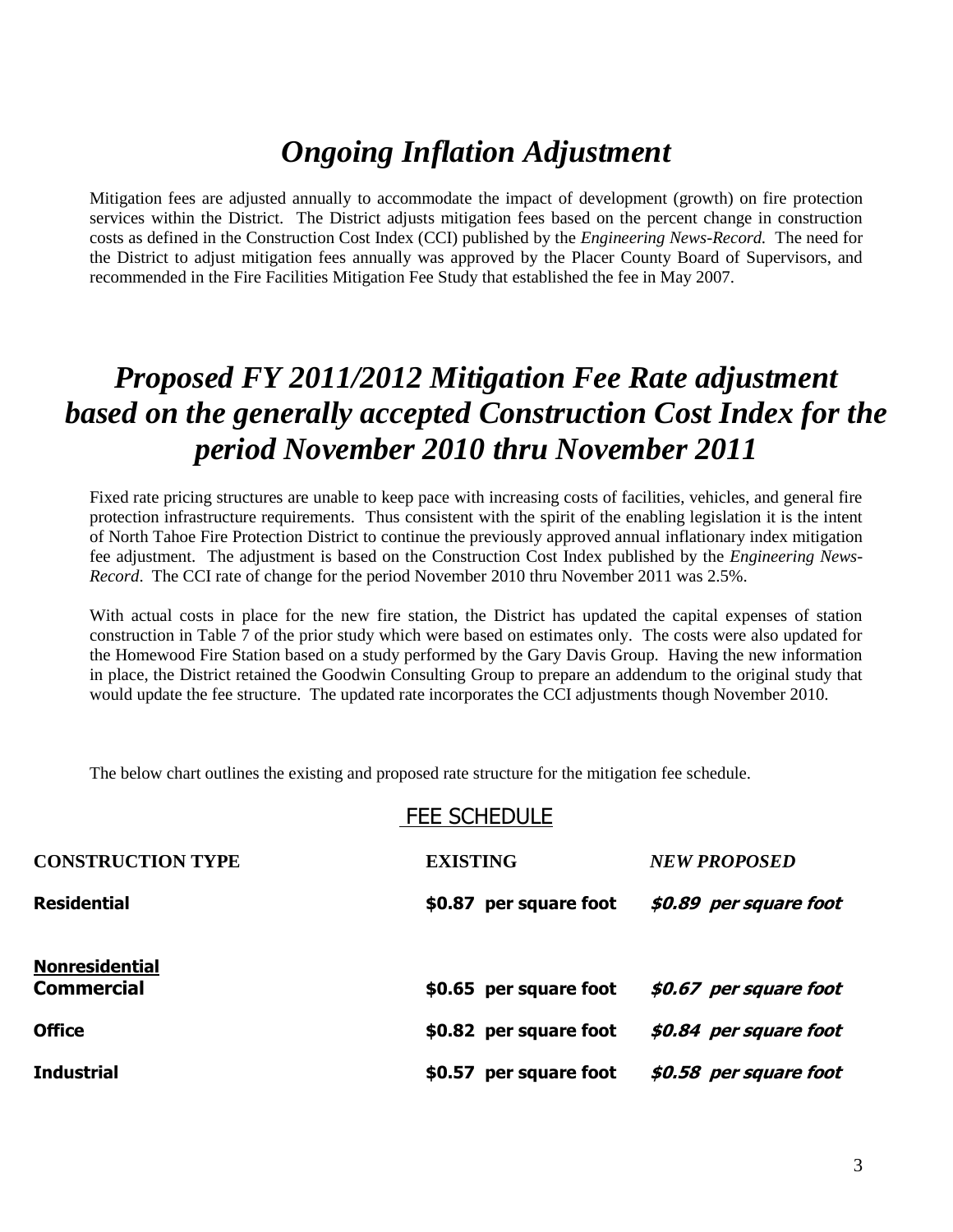|                                           | FY 09-10      | FY 10-11      | FY 11-12         | FY 12-13         | FY 13-14         | FY 14-15         | FY 15-16         |
|-------------------------------------------|---------------|---------------|------------------|------------------|------------------|------------------|------------------|
|                                           | <b>Actual</b> | <b>Actual</b> | <b>Projected</b> | <b>Projected</b> | <b>Projected</b> | <b>Projected</b> | <b>Projected</b> |
|                                           |               |               |                  |                  |                  |                  |                  |
| <b>Mitigation Fund Beginning Balance</b>  | \$54,874      | \$40,185      | \$99,149         | \$70,549         | \$56,949         | \$42,949         | \$28,549         |
|                                           |               |               |                  |                  |                  |                  |                  |
| <b>Revenue Category</b>                   |               |               |                  |                  |                  |                  |                  |
| Projected annual mitigation fees revenue  | \$35,122      | \$137,095     | \$70,000         | \$70,000         | \$75,000         | \$80,000         | \$80,000         |
| Projected account interest at 2% APR      | \$643         | \$2,741       | \$2,000          | \$2,000          | \$2,000          | \$2,000          | \$2,000          |
|                                           |               |               |                  |                  |                  |                  |                  |
|                                           |               |               |                  |                  |                  |                  |                  |
| <b>Total Revenues</b>                     | \$35,765      | \$139,836     | \$72,000         | \$72,000         | \$77,000         | \$82,000         | \$82,000         |
|                                           |               |               |                  |                  |                  |                  |                  |
| <b>Expenditure Category</b>               | FY 09-10      | FY 10-11      | FY 11-12         | FY 12-13         | FY 13-14         | FY 14-15         | FY 15-16         |
|                                           | <b>Actual</b> | <b>Actual</b> | Projected        | <b>Projected</b> | <b>Projected</b> | Projected        | Projected        |
|                                           |               |               |                  |                  |                  |                  |                  |
| Fire Engine chassis, build-up & equipment | \$50,455      | \$0           | \$5,600          | \$5,600          | \$6,000          | \$6,400          | \$6,400          |
| <b>New Fire Station</b>                   | \$0           | \$80,872      | \$75,000         | \$80,000         | \$85,000         | \$90,000         | \$95,000         |
| <b>Mitigation Plan Update</b>             | \$0           | \$0           | \$20,000         | \$0              | \$0              | \$0              | \$0              |
| <b>Total Expenditures</b>                 | \$50,455      | \$80,872      | \$100,600        | \$85,600         | \$91,000         | \$96,400         | \$101,400        |
| <b>Mitigation Fund Ending Balance</b>     | \$40,185      | \$99,149      | \$70,549         | \$56,949         | \$42,949         | \$28,549         | \$9,149          |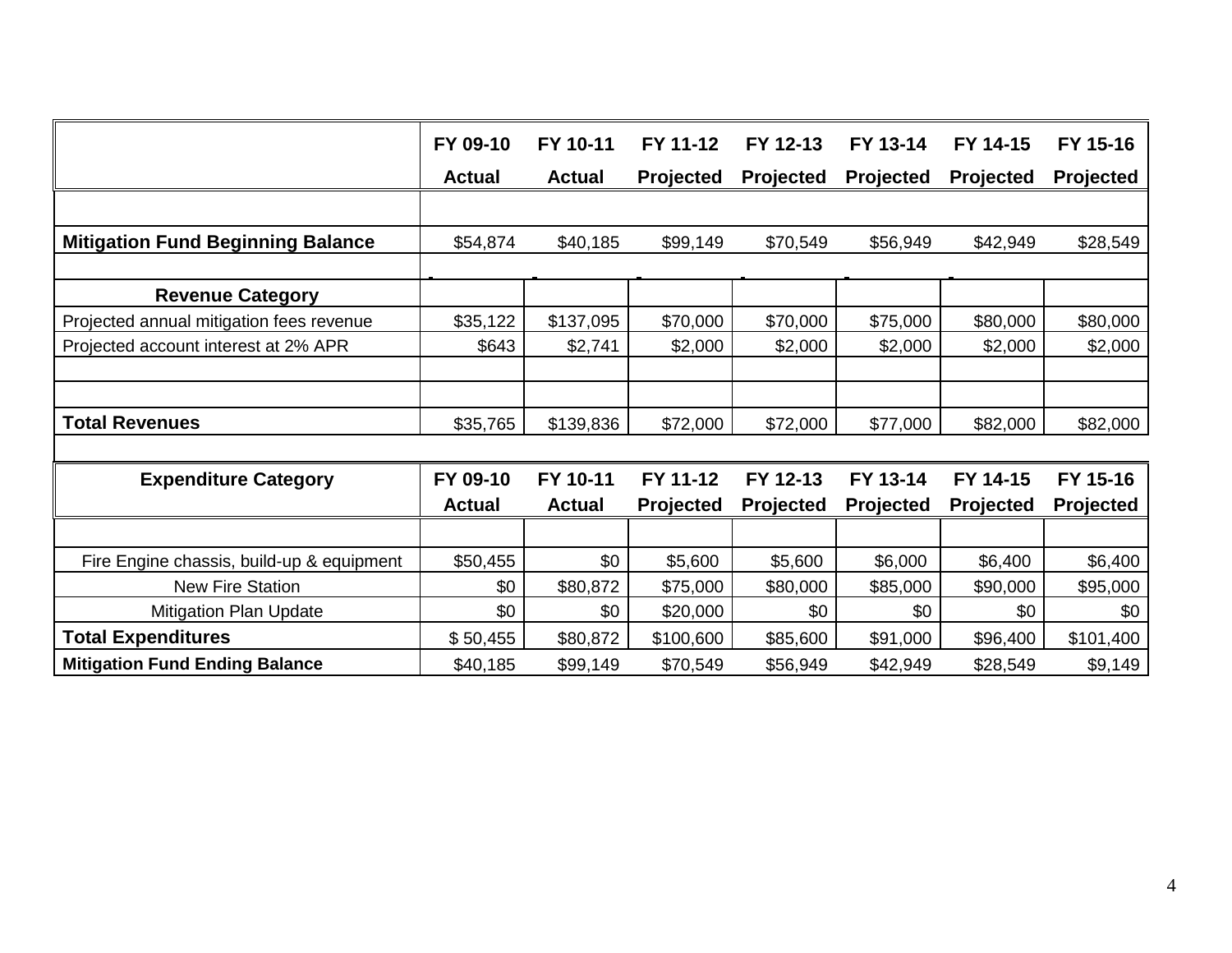## *North Tahoe Fire Protection District Use Statement*

AB 1600 states that a District must have a statement of use to which mitigation fees are to be assigned. For the fiscal year 2011/2012, the fire mitigation fees collected within the North Tahoe Fire Protection District will be utilized towards the following programs:

- 1. **New fire station (Station 51):** The District has recognized the need to replace the existing headquarters fire station. It was built in 1961 and been remodeled several times. It is apparent the growth of the District has made this facility inadequate for housing the administrative function and emergency response apparatus. A new facility is under construction with an expected completion date in early 2012.
- 2. **Aerial Ladder Truck:** The District has identified a need to add an aerial ladder truck. This piece of apparatus is needed as a result of existing tall buildings within District boundaries. This piece of apparatus is needed as a result of projects currently under construction within District boundaries that will exceed 30 feet in height and projects that are expected to begin construction in the near future that will exceed 30 feet in height.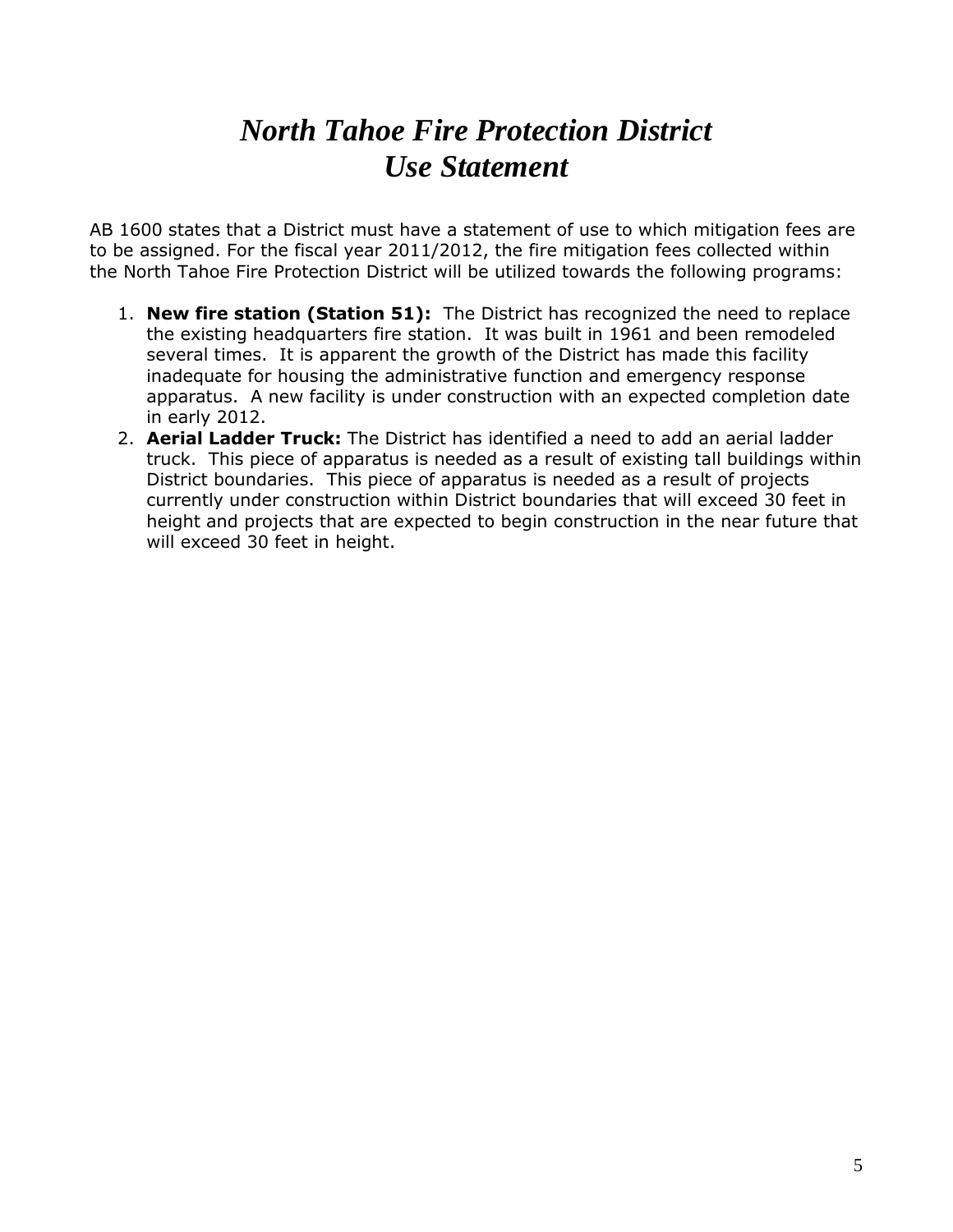# NOTICE TO PLACER COUNTY BUILDERS WITHIN THE

## NORTH TAHOE FIRE PROTECTION DISTRICT

The North Tahoe Fire Protection District has implemented a development Mitigation Fee program. These fees will be applicable to all permit applications processed by the District after **February 27th , 2001.** The revenue generated by these fees is designed specifically for capital improvements.

The Fire District will need a set of your plans and a copy of your building permit application in order to establish your specific fee. The fees must be paid to the North Tahoe Fire Protection District prior to issuance of your building permit.

> North Tahoe Fire Protection District P.O. Box 5879 300 North Lake Boulevard Tahoe City, CA 96145 (530) 583-6913 FAX (530) 583-6909

FEE SCHEDULE for FY 2011/2012